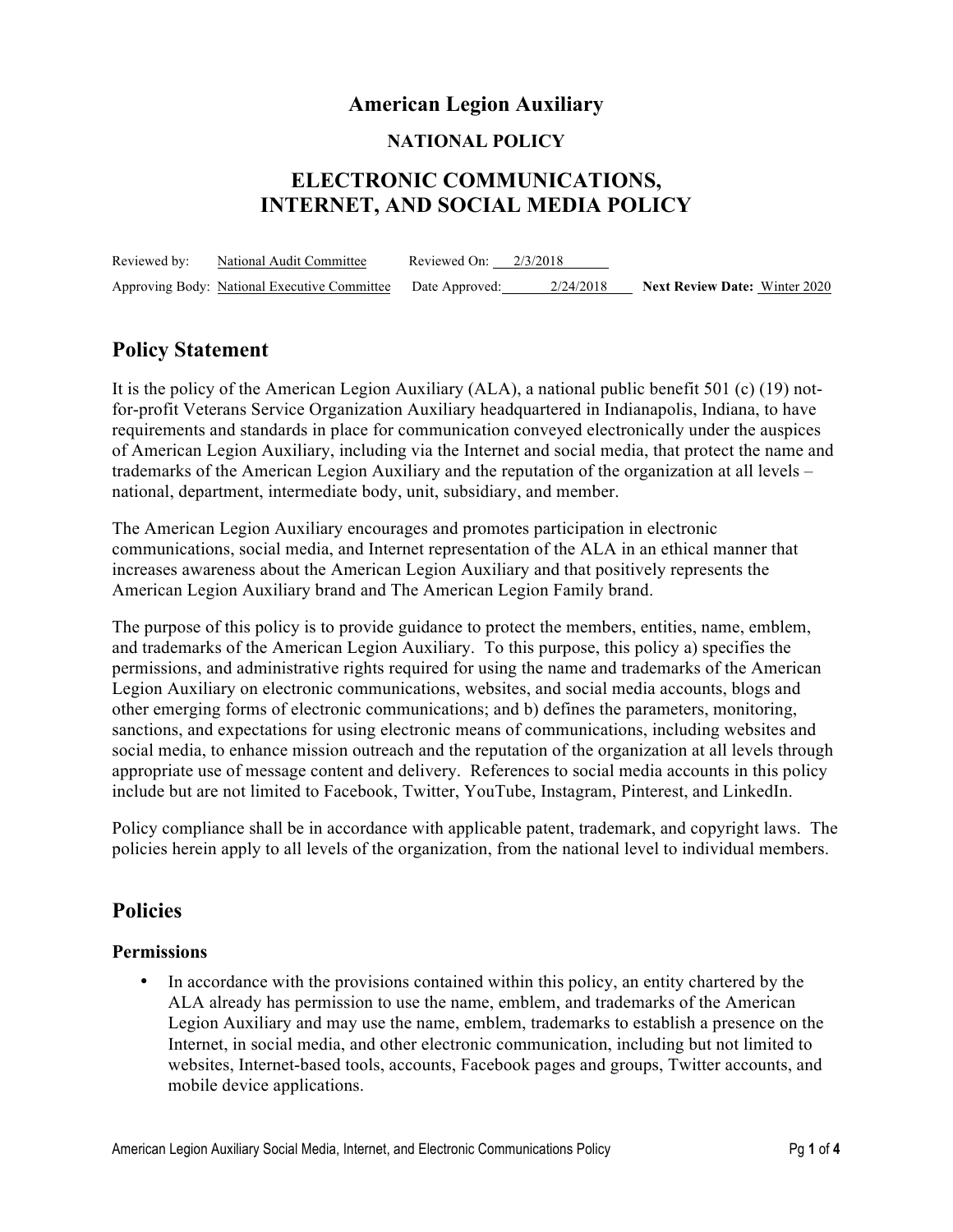• Departments, department-authorized intermediate bodies, and units have approval to use the name American Legion Auxiliary, the emblem, and ALA trademarks on electronic-based communications by and from the department, department-authorized intermediate body, and unit. Therefore, in accordance with this policy, approval to use the name, emblem and trademarks of the ALA is deemed granted to departments and units as chartered entities of the ALA and to department-authorized intermediate bodies and subsidiaries, and no additional approval from the National organization is required.

### **Administrative Rights**

- All national-level Internet-based accounts, social media accounts, websites, and electronic blogs that utilize the name and/or trademarks of the American Legion Auxiliary must have shared administrative rights with ALA National Headquarters. Such national accounts include those established and administered by national officers, National Executive Committeewomen, national governing board members, national subsidiaries, national chairmen and national committee members.
- All department-level, intermediate-body level, unit level, and department and unit subsidiary Internet-based accounts, social media accounts, websites, and electronic blogs that utilize the name and/or trademarks of the American Legion Auxiliary are advised to have more than one ALA entity representative with administrative rights and/or login information.
- All Internet-based accounts, social media accounts, websites, and electronic blogs that utilize the name and/or trademarks of the American Legion Auxiliary must obey the Terms of Service of any social media platform employed.
- Departments and units that share websites and other electronic media with their American Legion counterparts are advised to establish policies regarding permissions and shared administrative rights.

#### **Content**

- Websites, electronic communications, Internet-based accounts, electronic blogs, and social media accounts must clearly, accurately, and completely identify the ALA entity represented; e.g. American Legion Auxiliary department, intermediate body, unit, subsidiary, program.
- Information posted or conveyed electronically via Internet-based accounts must be relevant to the ALA entity and its programs and must safeguard the integrity of the ALA and the privacy of individuals in keeping with all applicable federal, state, and local laws and regulations.
- Content considered relevant under this policy includes proper and suitable postings about members, ALA meetings, ALA mission-related programming events and fundraising activities, and events or fundraisers that benefit the American Legion Auxiliary.
- Content communicated via Internet-based accounts, social media, websites, and electronic blogs cannot divulge private information about an individual, including a person's contact information or medical information. Posting private information about others can be a criminal offense.
- Any ALA entity representative or individual communicating about ALA-related matters via Internet-based accounts, social media, websites, and electronic blogs must respect and abide by all relevant laws, including copyright and defamation laws. An ALA entity representative or individual is personally responsible for any content so published, regardless of whether or not the message was posted under the intention of anonymity.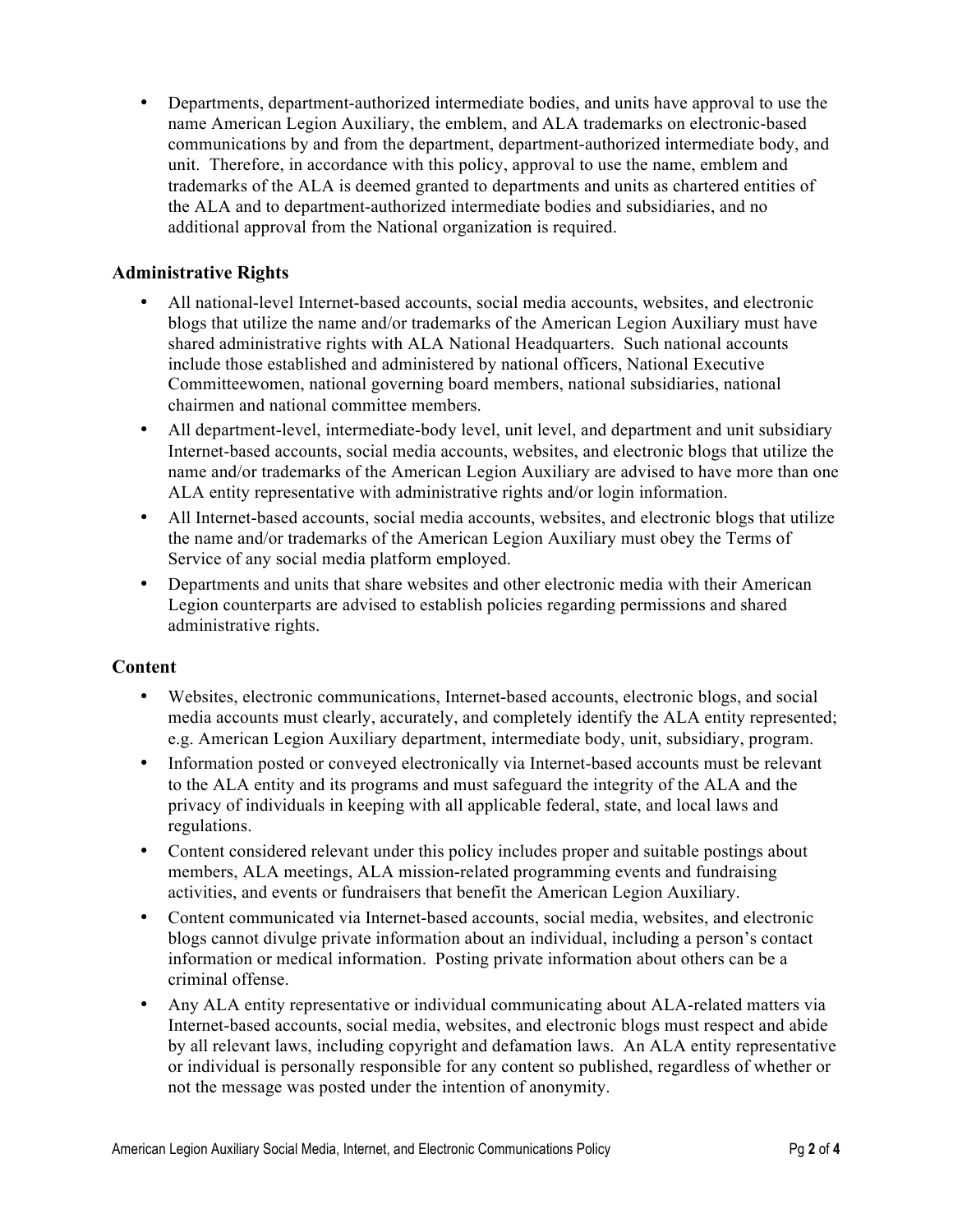- Any ALA entity representative or individual communicating about ALA-related matters via Internet-based accounts, social media, websites, and electronic blogs is responsible for understanding that, once published, content is immediately public and considered permanently available to others; an entity representative or individual may be held responsible for any consequences thereof.
- The promotion or conducting of charity gaming via social media, websites, and electronic blogs is prohibited in many states; state laws prevail, and individuals posting information representing the ALA are responsible for knowing and abiding by all applicable charity gaming laws and government regulations.
- ALA Internet-based accounts, websites, electronic communications, blogs, and social media cannot be used to convey information in support of political parties, political candidates, or sectarian viewpoints; the American Legion Auxiliary is a non-partisan and non-sectarian organization.
- Administrators of ALA websites, electronic communications, Internet-based accounts, blogs and social media accounts are forbidden from using ALA accounts to promote personal projects, goals or interests outside of ALA programs and business.

### **Monitoring**

- The ALA will publish within the *American Legion Auxiliary Branding Guide* appropriate protocols for establishing American Legion Auxiliary social media and Web presence in keeping with applicable laws, government regulations, and industry best practices.
- The ALA will reasonably monitor electronic communications that represent the ALA for threatening or dangerous content, and the electronic media account administrator reserves the authority to remove postings that violate laws, regulations, or ALA policy.
- The ALA will maintain appropriate records of utilization in accordance with applicable laws, government regulations, and industry best practices.

#### **Sanctions**

• Any electronic, Internet-based, website or social media presence using the name, emblem, or trademarks of American Legion Auxiliary that fails to comply with this policy is prohibited. Any cost for enforcement of laws or judgments relative to this policy shall be sought from the offending entity or individual representative.

#### **Guidelines**

- The American Legion Auxiliary National organization will publish and maintain current guidelines within the *American Legion Auxiliary Branding Guide* that include appropriate protocols regarding establishing and conducting American Legion Auxiliary social media and Web presence in keeping with applicable laws, government regulations, and industry best practices.
- ALA electronic media guidelines will address appropriate participation in electronic communications, social media, and Internet representation of the American Legion Auxiliary, both personally as well as when one is acting in an official capacity on behalf of the ALA.
- Guidelines will reflect and promote the importance of the ALA's role and opportunities in social media and Internet communities for conveying the organization's identity – the world's largest women's patriotic service organization – and the organization's mission and relevance – to serve United States veterans, military, and their families at home and abroad.